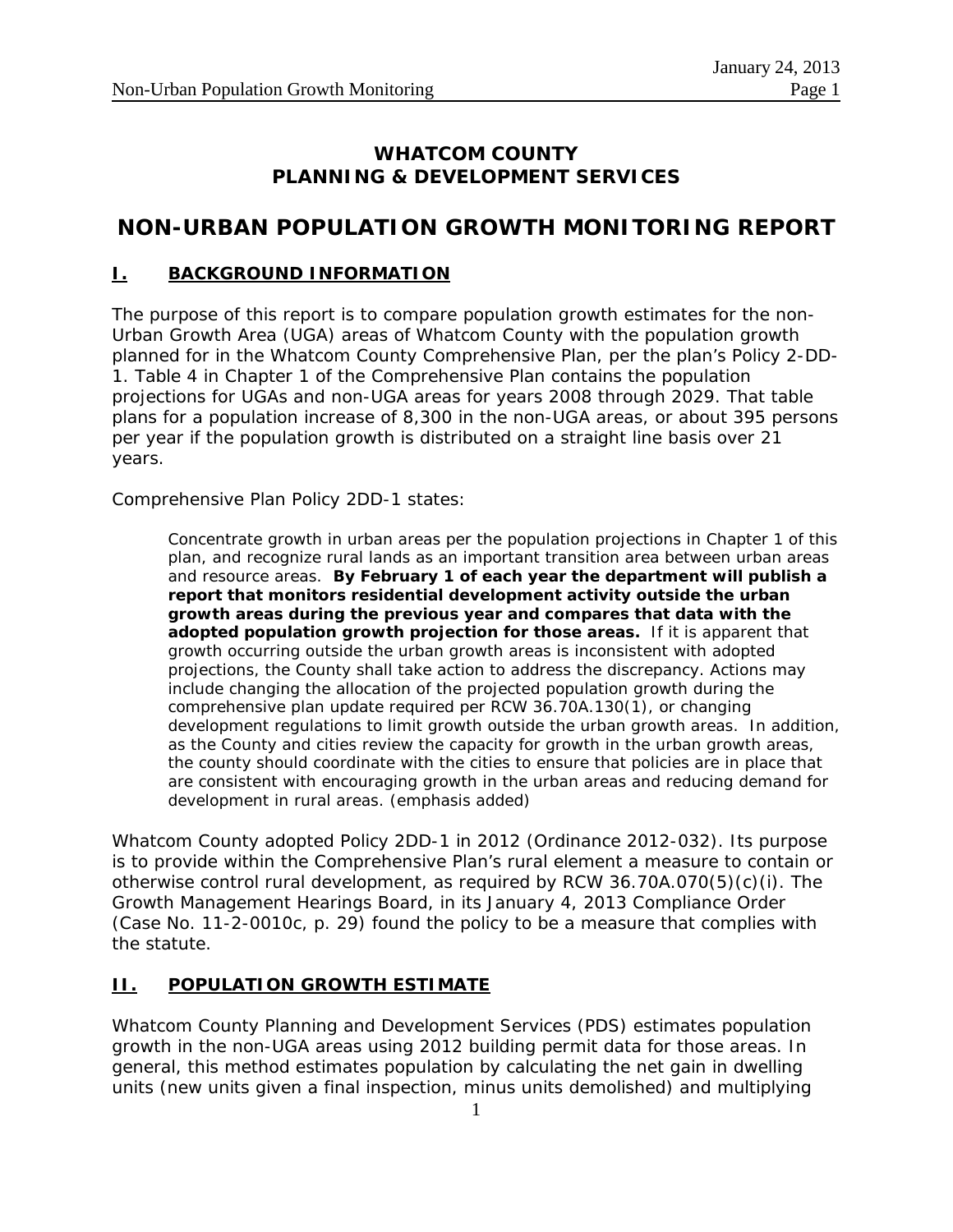the net gain by occupancy and persons-per-household statistics cited in the 2009 UGA Review Final EIS.<sup>[1](#page-1-0)</sup> A detailed listing of the 2012 permits counted for this report is attached.

Multiplying the net gain of dwelling units by the OFM rural occupancy rate of 87.5% and the persons-per-household figure of 2.49, PDS estimates the non-UGA population growth was 237 persons in 2012. The following table provides estimates for years 2008 through 2012.

| Year   | Single<br>Family<br>Final | Mobile<br>Home<br>Final | <b>Duplex</b><br>Final | Single<br>Family<br>Demo | <b>Net Unit</b><br>Gain | Persons/<br>Household | Occupancy<br>Rate | Estimated<br>Population<br>Growth | Allocated<br>Population<br>Growth |
|--------|---------------------------|-------------------------|------------------------|--------------------------|-------------------------|-----------------------|-------------------|-----------------------------------|-----------------------------------|
| 2008   | 138                       | 19                      |                        | 33                       | 124                     | 2.49                  | 87.50%            | 270                               | 395.2                             |
| 2009   | 178                       | 21                      | ۰.                     | 15                       | 184                     | 2.49                  | 87.50%            | 401                               | 395.2                             |
| 2010   | 130                       | 22                      |                        | 24                       | 130                     | 2.49                  | 87.50%            | 283                               | 395.2                             |
| 2011   | 124                       | 19                      |                        | 20                       | 125                     | 2.49                  | 87.50%            | 272                               | 395.2                             |
| 2012   | 104                       | 24                      |                        | 19                       | 109                     | 2.49                  | 87.50%            | 237                               | 395.2                             |
| Totals | 674                       | 105                     | 2                      | 111                      | 672                     |                       |                   | 1,464                             | 1,976                             |

## **III. COMPARISON WITH PLANNED POPULATION GROWTH**

The planned non-UGA population growth, per Table 4 of Comprehensive Plan Chapter 1, is 8,300 over the 21 years between 2008 and 2029, or about 395 persons annually. The estimated growth for 2012 is 237 persons.

Since 2008, the beginning of the 21-year planning period, the estimated annual non-UGA growth has been below the 395-person annual allocation in all years but one, and the cumulative estimated growth of 1,464 persons from 2008 through 2012 is well below the allocated growth of 1,976 persons for those five years.

## **IV. RECOMMENDATION**

Comprehensive Plan Policy 2DD-1 requires that, "If it is apparent that growth occurring outside the urban growth areas is inconsistent with adopted projections, the County shall take action to address the discrepancy." Based on the above estimates, non-UGA population growth has been consistent with the adopted projections. Staff recommends no action be taken.

Attachment:

 $\overline{a}$ 

2012 Non-UGA Building Permit List

<span id="page-1-0"></span><sup>&</sup>lt;sup>1</sup> October 2009 10-Year UGA Review FEIS p. 3-15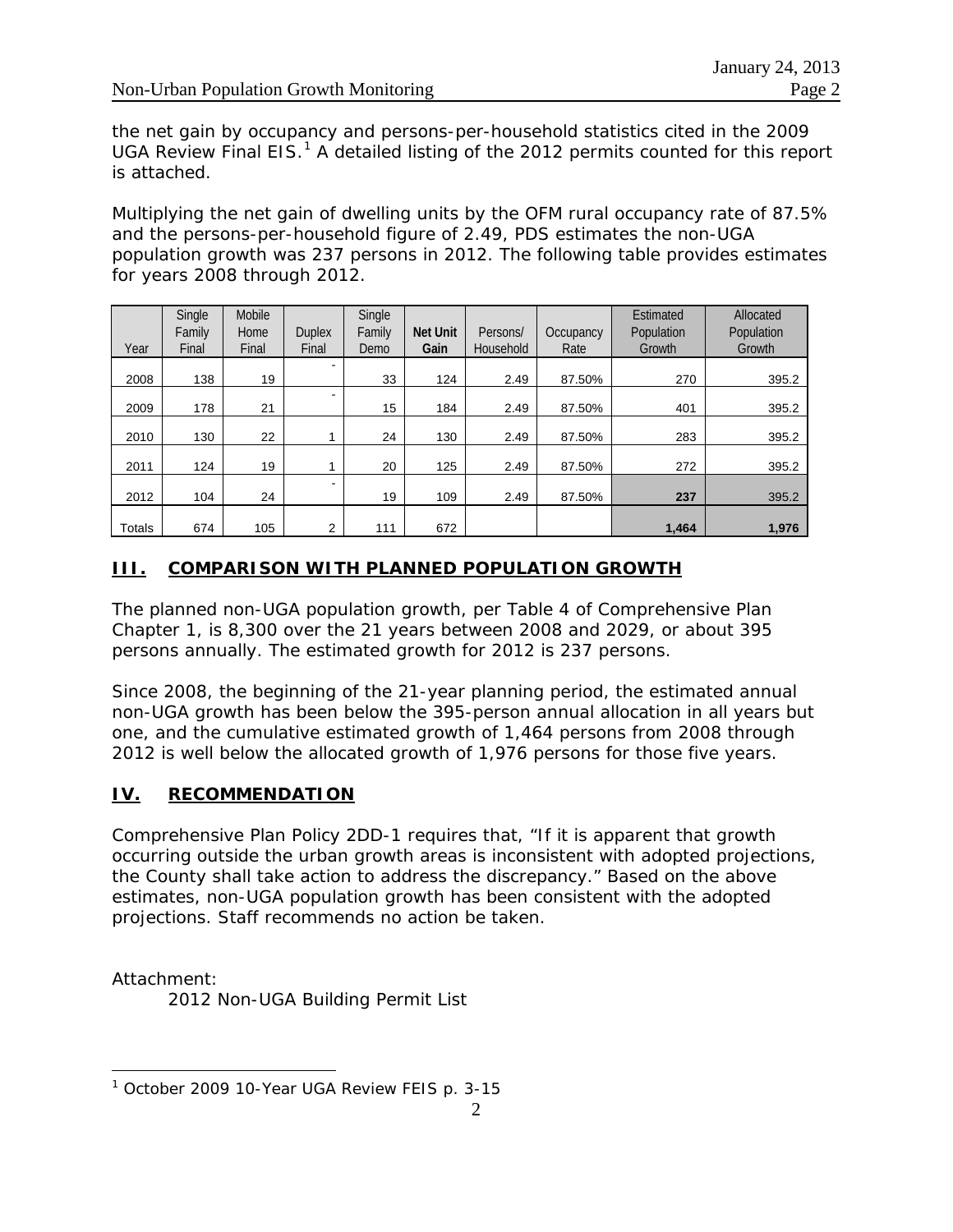## **NEW SFR PERMITS** 01/22/2013 **FINALED - 2012**

**Permit Number Case Number Case Address** 

SFR2005-01501 2183 BURK ROAD SFR2006-00103 1199 BEACH AVE

SFR2006-00482 3064 NORTHSHORE ROAD

| 4002073594950000<br>3701235404270000 |  |
|--------------------------------------|--|
|                                      |  |
| 3804322393170000                     |  |
| 3803254055500000                     |  |
| 4051151443580000                     |  |
| 3903064621360000                     |  |
| 3703260251500000                     |  |
| 3803351001850000                     |  |
| 3951112442650000                     |  |
| 3904322211430000                     |  |
| 3804301211200000                     |  |
|                                      |  |
| 3803064403600000                     |  |
| 4001112001700000                     |  |
| 3704223522360000                     |  |
| 4002181164600000                     |  |
| 3901111865030000                     |  |
| 3703173770450000                     |  |
| 3907064250590000                     |  |
| 3903351992820000                     |  |
| 4003322312560000                     |  |
|                                      |  |
| 3703092014050000                     |  |
| 3804201204150000                     |  |
| 4053094805280000                     |  |
| 4051151143440000                     |  |
| 3901153003200000                     |  |
| 3703094580620000                     |  |
| 4001090351950000                     |  |
| 4005010344530000                     |  |
|                                      |  |
| 4153355030090000                     |  |
| 3901343224920000                     |  |
| 3703300224290000                     |  |
| 4153345591810000                     |  |
| 3704082271580000                     |  |
| 3803142350550000                     |  |
| 3805204551150000                     |  |
| 3705194450700000                     |  |
| 4153354991000000                     |  |
| 3902335074820000                     |  |
|                                      |  |
| 3903292502320000                     |  |
| 4053113404920000                     |  |
| 4051151444030000                     |  |
|                                      |  |
| 4153355321540000                     |  |
| 3903320201650000                     |  |
|                                      |  |
| 4001101702940000                     |  |
| 4003250362590000                     |  |
| 4001152191900000                     |  |
| 4105364452930000                     |  |
| 3902233130710000                     |  |
| 3907054761590000                     |  |
| 3905271343290000                     |  |
| 3802160463820000                     |  |
| 3901233373680000                     |  |
| 3701100683280000                     |  |
|                                      |  |
| 3907085263150000                     |  |
| 4153354891310000                     |  |
| 3704061235310000                     |  |
| 3703354394580000                     |  |
| 4053111005560000                     |  |
| 3901054434190000                     |  |

| 3803254055500000 | SFR2007-00156 | 2373 NORTHSHORE ROAD      | SFR/GAR    | 12/18/2012 |
|------------------|---------------|---------------------------|------------|------------|
| 4051151443580000 | SFR2007-00424 | 8737 CHAREL DRIVE         | SFR/GAR    | 02/29/2012 |
| 3903064621360000 | SFR2008-00186 | 474 E POLE RD             | <b>SFR</b> | 11/28/2012 |
| 3703260251500000 | SFR2008-00362 | 717 W LAKE SAMISH DRIVE   | SFR/GAR    | 11/16/2012 |
| 3803351001850000 | SFR2008-00467 | 4746 LOST CREEK LANE      | SFR/GAR    | 02/24/2012 |
| 3951112442650000 | SFR2008-00473 | 5507 MAPLE WAY            | SFR/GAR    | 05/24/2012 |
| 3904322211430000 | SFR2008-00569 | 3064 MT BAKER HIGHWAY     | SFR/GAR    | 01/30/2012 |
| 3804301211200000 | SFR2009-00005 | 2637 NORTHSHORE ROAD      | SFR/GAR    | 09/06/2012 |
| 3803064403600000 | SFR2009-00043 | 447 KLINE ROAD            | SFR/GAR    | 06/13/2012 |
| 4001112001700000 | SFR2009-00094 | 3151 VELVET LN            | SFR/GAR    | 03/05/2012 |
| 3704223522360000 | SFR2009-00159 | 3955 BLUE CANYON ROAD     | <b>SFR</b> | 06/28/2012 |
| 4002181164600000 | SFR2009-00348 | 2409 W BADGER ROAD        | SFR/GAR    | 03/14/2012 |
| 3901111865030000 | SFR2009-00350 | 6877 HAWK RIDGE DR        | SFR/GAR    | 05/24/2012 |
| 3703173770450000 | SFR2009-00370 | 783 OLD SAMISH RD         | SFR/GAR    | 01/30/2012 |
| 3907064250590000 | SFR2009-00391 | 6946 BOURN STREET         | SFR/GAR    | 12/03/2012 |
| 3903351992820000 | SFR2010-00040 | 5110 NOON ROAD            | SFR/GAR    | 07/11/2012 |
| 4003322312560000 | SFR2010-00041 | 7485 HUISMAN RD           | SFR/GAR    | 01/05/2012 |
| 3703092014050000 | SFR2010-00070 | 1048 SEHOME AVE           | SFR/GAR    | 04/25/2012 |
| 3804201204150000 | SFR2010-00073 | 3011 RAVEN CREST          | SFR/GAR    | 03/06/2012 |
| 4053094805280000 | SFR2010-00138 | 649 FREEMAN LANE          | <b>SFR</b> | 05/01/2012 |
| 4051151143440000 | SFR2010-00163 | 8742 OERTEL DRIVE         | SFR/GAR    | 02/07/2012 |
| 3901153003200000 | SFR2010-00176 | 6340 NORTH STAR ROAD      | <b>SFR</b> | 04/26/2012 |
| 3703094580620000 | SFR2010-00210 | 1251 SANDSTONE WAY        | SFR/GAR    | 01/10/2012 |
| 4001090351950000 | SFR2010-00217 | 4070 FISHERMANS BEND LANE | SFR/GAR    | 03/30/2012 |
| 4005010344530000 | SFR2010-00232 | 6970 SOUTH PASS ROAD      | SFR/GAR    | 09/28/2012 |
| 4153355030090000 | SFR2010-00244 | 190 KILARNEY PLACE        | SFR/CRP    | 08/10/2012 |
| 3901343224920000 | SFR2010-00269 | 3475 UNICK ROAD           | SFR/GAR    | 07/26/2012 |
| 3703300224290000 | SFR2010-00292 | 824 CHUCKANUT DR          | SFR/CRP    | 01/06/2012 |
| 4153345591810000 | SFR2010-00294 | 65 TORONTO WAY            | <b>SFR</b> | 09/04/2012 |
| 3704082271580000 | SFR2010-00322 | SUDDEN VALLEY D20 L61     | SFR/GAR    | 02/21/2012 |
| 3803142350550000 | SFR2010-00347 | 1846 WILDHAVEN CREST      | SFR/GAR    | 06/29/2012 |
| 3805204551150000 | SFR2010-00374 | 3377 CLIPPER RD           | SFR/GAR    | 01/12/2012 |
| 3705194450700000 | SFR2010-00390 | 897 VALLEY HWY            | <b>SFR</b> | 11/09/2012 |
| 4153354991000000 | SFR2010-00404 | 2146 FIR STREET           | <b>SFR</b> | 10/02/2012 |
| 3902335074820000 | SFR2010-00414 | 5255 BYERS ROAD           | SFR/GAR    | 07/27/2012 |
| 3903292502320000 | SFR2010-00429 | 5522 EAST RD              | SFR/GAR    | 10/10/2012 |
| 4053113404920000 | SFR2010-00435 | 2031 CLIFFSIDE DR         | SFR/GAR    | 04/10/2012 |
| 4051151444030000 | SFR2010-00441 | 8767 OERTEL DR            | SFR/GAR    | 10/18/2012 |
| 4153355321540000 | SFR2010-00454 | <b>85 BAYVIEW DRIVE</b>   | <b>SFR</b> | 12/21/2012 |
| 3903320201650000 | SFR2010-00458 | 5143 YELLOW BRICK ROAD    | SFR/GAR    | 03/02/2012 |
| 4001101702940000 | SFR2010-00459 | 3570 HAYNIE RD            | <b>SFR</b> | 11/06/2012 |
| 4003250362590000 | SFR2010-00460 | 2131 STICKNEY ISLAND ROAD | SFR/GAR    | 10/25/2012 |
| 4001152191900000 | SFR2010-00462 | 3552 LOOMIS TRAIL ROAD    | SFR/GAR    | 03/22/2012 |
| 4105364452930000 | SFR2010-00465 | 9902 STARDUST LN          | SFR/GAR    | 11/28/2012 |
| 3902233130710000 | SFR2010-00469 | 5798 ALDRICH ROAD         | SFR/GAR    | 04/05/2012 |
| 3907054761590000 | SFR2010-00471 | 7024 OLYMPUS WAY          | <b>SFR</b> | 03/26/2012 |
| 3905271343290000 | SFR2011-00027 | 5561 NORTH FORK ROAD      | <b>SFR</b> | 07/19/2012 |
| 3802160463820000 | SFR2011-00046 | 1679 BAYON                | SFR/GAR    | 03/19/2012 |
| 3901233373680000 | SFR2011-00052 | 3040 BARR LANE            | SFR/GAR    | 07/16/2012 |
| 3701100683280000 | SFR2011-00054 | 1960 SEACREST DRIVE       | <b>SFR</b> | 10/03/2012 |
| 3907085263150000 | SFR2011-00062 | MOUNT BAKER RIM D1 B9 L8  | <b>SFR</b> | 11/19/2012 |
| 4153354891310000 | SFR2011-00073 | 2135 MAPLE STREET         | SFR/CRP    | 10/23/2012 |
| 3704061235310000 | SFR2011-00104 | SUDDEN VALLEY D22 L9      | SFR/GAR    | 05/02/2012 |
| 3703354394580000 | SFR2011-00106 | 426 W LAKE SAMISH DRIVE   | SFR/GAR    | 07/27/2012 |
| 4053111005560000 | SFR2011-00114 | 611 DEER LANE             | <b>SFR</b> | 02/14/2012 |
| 3901054434190000 | SFR2011-00126 | 7219 KICKERVILLE ROAD     | SFR/GAR    | 11/13/2012 |
|                  |               |                           |            |            |

| <u>Type</u>    | <b>Finaled Date</b> |
|----------------|---------------------|
| SFR            | 10/03/2012          |
| <b>SFR</b>     | 04/11/2012          |
| SFR/GAR        | 05/02/2012          |
| SFR/GAR        | 12/18/2012          |
| SFR/GAR        | 02/29/2012          |
| SFR            | 11/28/2012          |
| SFR/GAR        | 11/16/2012          |
|                |                     |
| SFR/GAR        | 02/24/2012          |
| SFR/GAR        | 05/24/2012          |
| SFR/GAR        | 01/30/2012          |
| SFR/GAR        | 09/06/2012          |
| SFR/GAR        | 06/13/2012          |
| SFR/GAR        | 03/05/2012          |
| SFR            | 06/28/2012          |
| SFR/GAR        | 03/14/2012          |
| SFR/GAR        | 05/24/2012          |
| SFR/GAR        | 01/30/2012          |
| SFR/GAR        | 12/03/2012          |
| SFR/GAR        | 07/11/2012          |
| SFR/GAR        | 01/05/2012          |
| SFR/GAR        | 04/25/2012          |
| SFR/GAR        | 03/06/2012          |
| SFR            | 05/01/2012          |
| SFR/GAR        | 02/07/2012          |
| <b>SFR</b>     | 04/26/2012          |
| SFR/GAR        | 01/10/2012          |
| SFR/GAR        | 03/30/2012          |
| SFR/GAR        | 09/28/2012          |
| SFR/CRP        | 08/10/2012          |
| <b>SFR/GAR</b> | 07/26/2012          |
|                |                     |
| SFR/CRP        | 01/06/2012          |
| SFR            | 09/04/2012          |
| SFR/GAR        | 02/21/2012          |
| SFR/GAR        | 06/29/2012          |
| SFR/GAR        | 01/12/2012          |
| <b>SFR</b>     | 11/09/2012          |
| <b>SFR</b>     | 10/02/2012          |
| SFR/GAR        | 07/27/2012          |
| SFR/GAR        | 10/10/2012          |
| SFR/GAR        | 04/10/2012          |
| SFR/GAR        | 10/18/2012          |
| <b>SFR</b>     | 12/21/2012          |
| SFR/GAR        | 03/02/2012          |
| <b>SFR</b>     | 11/06/2012          |
| SFR/GAR        | 10/25/2012          |
| SFR/GAR        | 03/22/2012          |
| SFR/GAR        | 11/28/2012          |
| SFR/GAR        | 04/05/2012          |
| SFR            | 03/26/2012          |
| SFR            | 07/19/2012          |
| SFR/GAR        | 03/19/2012          |
| SFR/GAR        | 07/16/2012          |
| <b>SFR</b>     | 10/03/2012          |
| <b>SFR</b>     | 11/19/2012          |
| <b>SFR/CRP</b> | 10/23/2012          |
| SFR/GAR        | 05/02/2012          |
| SFR/GAR        | 07/27/2012          |
| <b>SFR</b>     | 02/14/2012          |
| SFR/GAR        | 11/13/2012          |
|                |                     |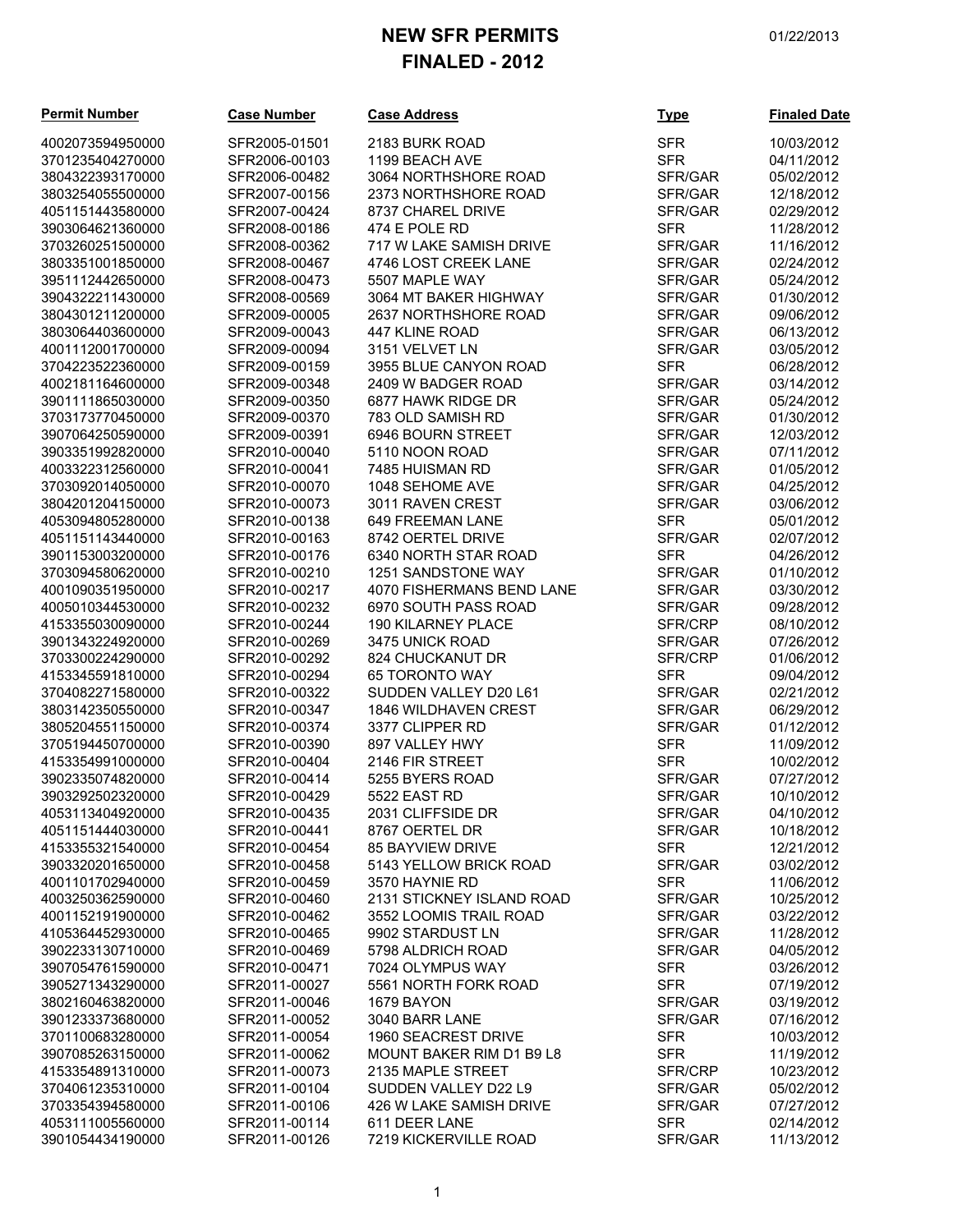| <b>Permit Number</b> | <b>Case Number</b> | <b>Case Address</b>              | <b>Type</b> | <b>Finaled Date</b> |
|----------------------|--------------------|----------------------------------|-------------|---------------------|
| 3702363074000000     | SFR2011-00133      | 397 COVE ROAD                    | <b>SFR</b>  | 03/22/2012          |
| 3902273741930000     | SFR2011-00134      | 1050 LANHAM LN                   | SFR/GAR     | 02/22/2012          |
| 3804300522100000     | SFR2011-00137      | 2588 NORTHSHORE DR               | SFR/GAR     | 01/26/2012          |
| 3703154303490000     | SFR2011-00138      | 4189 STONEY BROOK LANE           | <b>SFR</b>  | 06/29/2012          |
| 4153340881070000     | SFR2011-00143      | 1449 MCKENZIE WAY                | <b>SFR</b>  | 07/31/2012          |
| 4001120861640000     | SFR2011-00148      | 2865 WHITEWOOD DR                | SFR/GAR     | 03/22/2012          |
| 3703354492120000     | SFR2011-00156      | 251 W LAKE SAMISH DR             | <b>SFR</b>  | 02/21/2012          |
| 4002322964110000     | SFR2011-00165      | 1861 WEBSTER LANE                | <b>SFR</b>  | 06/01/2012          |
| 4004143173420000     | SFR2011-00171      | 8765 VEDDER VIEW LANE            | <b>SFR</b>  | 02/10/2012          |
| 3804301301600000     | SFR2011-00174      | 2640 NORTHSHORE ROAD             | <b>SFR</b>  | 10/04/2012          |
| 3803251343810000     | SFR2011-00183      | 3162 EDGEWOOD LANE               | <b>SFR</b>  | 06/12/2012          |
| 3903253664460000     | SFR2011-00188      | 5634 E. 23RD. CREST              | <b>SFR</b>  | 05/08/2012          |
| 3903081243310000     | SFR2011-00191      | 598 BEARD ROAD                   | SFR/GAR     | 08/13/2012          |
| 3903191241820000     | SFR2011-00200      | 5837 CRYSTAL SPRINGS             | <b>SFR</b>  | 03/26/2012          |
| 3702244772490000     | SFR2011-00219      | 1085 CHUCKANUT DRIVE             | <b>SFR</b>  | 06/18/2012          |
| 3903071694820000     | SFR2011-00224      | 6851 BAKER RIDGE DRIVE           | <b>SFR</b>  | 04/13/2012          |
| 4003322550860000     | SFR2011-00233      | 7365 HUISMAN PLACE               | <b>SFR</b>  | 03/09/2012          |
| 4006350602250000     | SFR2011-00241      | 7476 GLACIER SPRINGS DRIVE       | <b>SFR</b>  | 07/10/2012          |
| 3802162265100000     | SFR2011-00243      | <b>1557 COUNTRY LANE</b>         | <b>SFR</b>  | 12/18/2012          |
| 4005341881050000     | SFR2011-00251      | 6437 MT. BAKER HIGHWAY           | <b>SFR</b>  | 09/12/2012          |
| 4001171681520000     | SFR2011-00254      | 4380 CASTLEROCK DR.              | <b>SFR</b>  | 07/30/2012          |
| 4001334234170000     | SFR2011-00269      | 7625 SONGBIRD LANE               | <b>SFR</b>  | 05/21/2012          |
| 4153350681810000     | SFR2011-00276      | 65 VICTORIA WAY                  | <b>SFR</b>  | 05/08/2012          |
| 3902234894160000     | SFR2011-00277      | 6007 W. HEMMI PLACE              | <b>SFR</b>  | 04/30/2012          |
| 3904164061190000     | SFR2011-00279      | 3615 SIPER LANE                  | SFR/GAR     | 05/01/2012          |
| 3904164301190000     | SFR2011-00280      | 3625 SIPER LANE                  | SFR/GAR     | 08/23/2012          |
| 3901114183500000     | SFR2011-00281      | 6752 FAIRFIELD PLACE             | SFR/GAR     | 09/13/2012          |
| 3951021990060000     | SFR2011-00286      | 5573 WHITEHORN WY                | SFR/GAR     | 10/15/2012          |
| 4001170472100000     | SFR2011-00293      | 4451 CASTLEROCK DRIVE            | <b>SFR</b>  | 10/09/2012          |
| 3902053922940000     | SFR2011-00294      | 7118 ENTERPRISE ROAD             | SFR/GAR     | 11/20/2012          |
| 3903133334960000     | SFR2011-00296      | 2363 CENTRAL RD                  | <b>SFR</b>  | 12/07/2012          |
| 3804320814970000     | SFR2012-00029      | 2940 NORTHSHORE ROAD             | SFR/GAR     | 08/17/2012          |
| 3802160494040000     | SFR2012-00030      | 1675 BAYON RD                    | <b>SFR</b>  | 08/29/2012          |
| 3804075153300000     | SFR2012-00034      | 4349 Y ROAD                      | <b>SFR</b>  | 07/26/2012          |
| 3903191802040000     | SFR2012-00048      | 5868 CRYSTAL SPRINGS LANE        | <b>SFR</b>  | 10/24/2012          |
| 3801322601680000     | SFR2012-00050      | 2626 ISLAND VIEW DR              | <b>SFR</b>  | 12/21/2012          |
| 3804073531040000     | SFR2012-00053      | 4168 SQUALICUM LAKE RD ***ADU*** | <b>SFR</b>  | 09/17/2012          |
| 3901093881050000     | SFR2012-00054      | 3806 ALDERGROVE RD               | SFR/GAR     | 09/18/2012          |
| 3802093300320000     | SFR2012-00057      | 4138 CURTIS ROAD                 | <b>SFR</b>  | 08/22/2012          |
| 3902014710100000     | SFR2012-00068      | 167 HERITAGE LANE                | <b>SFR</b>  | 11/19/2012          |
| 3902014803180000     | SFR2012-00100      | 7112 WISER REACH LANE            | SFR/GAR     | 11/15/2012          |
| 3801090122160000     | SFR2012-00104      | 4242 SALTSPRING DRIVE            | SFR         | 10/18/2012          |
| 3907084463690000     | SFR2012-00126      | MOUNT BAKER RIM D1 B3 L23        | <b>SFR</b>  | 09/26/2012          |
| 3903071164680000     | SFR2012-00138      | 6833 BAKER RIDGE DR              | SFR         | 12/12/2012          |
| 3805085111050000     | SFR2012-00253      | 4171 LINNELL RD                  | <b>SFR</b>  | 12/20/2012          |

**Total Cases: 104**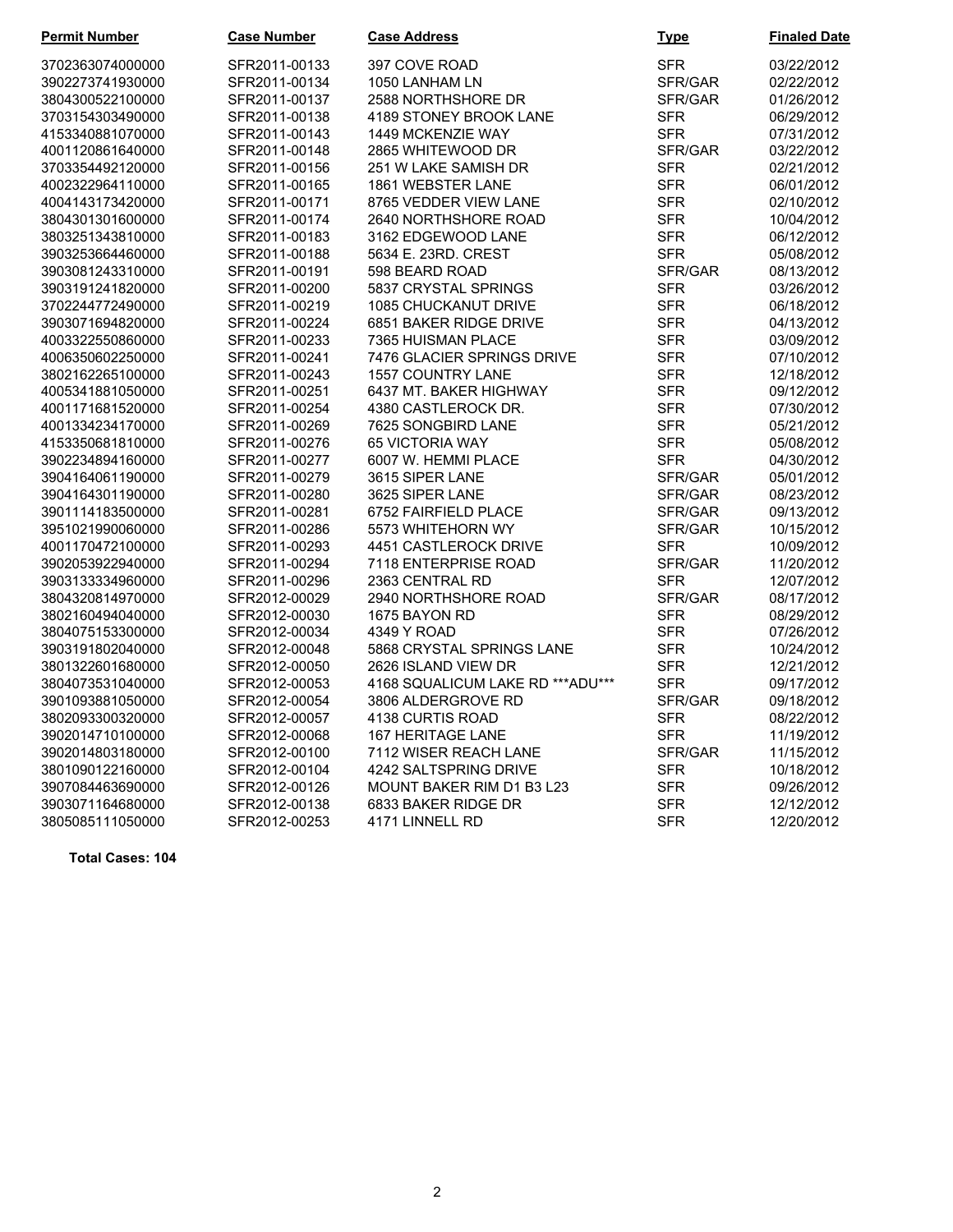# **NEW MOB PERMITS** 01/22/2013 **FINALED - 2012**

| <b>Permit Number</b> | <b>Case Number</b> | <b>Case Address</b>                 | <b>Finaled Date</b> |
|----------------------|--------------------|-------------------------------------|---------------------|
| 4002312470340000     | MOB2011-00003      | 2312 HARKSELL ROAD                  | 11/08/2012          |
| 4001183991400000     | MOB2011-00004      | 8637 HARBOR DRIVE                   | 09/14/2012          |
| 4002061064920000     | MOB2011-00028      | 2391 H STREET ROAD                  | 03/01/2012          |
| 3805090850980000     | MOB2011-00045      | 5774 SCHORNBUSH ROAD                | 02/08/2012          |
| 4001012470180000     | MOB2011-00050      | 9315 STEIN RD *** ADU***            | 03/06/2012          |
| 3901141940220000     | MOB2011-00056      | 3158 THORNTON RD                    | 02/23/2012          |
| 3901141750900000     | MOB2011-00057      | 3166 THORNTON ROAD                  | 02/23/2012          |
| 4001324301000000     | MOB2011-00059      | 4200 BAY ROAD ADU                   | 11/27/2012          |
| 4153341071690000     | MOB2011-00065      | 1481 CHURCHILL DR                   | 11/06/2012          |
| 3805084692320000     | MOB2011-00072      | 4257 LINNELL ROAD                   | 07/31/2012          |
| 3903282340700000     | MOB2011-00073      | 1090 E SMITH ROAD                   | 04/12/2012          |
| 3904162001600000     | MOB2011-00074      | 6304 LAWRENCE RD                    | 06/20/2012          |
| 3901055034560000     | MOB2012-00001      | 7235 KICKERVILLE ROAD PRIMARY HOUSE | 09/06/2012          |
| 3901055034560000     | MOB2012-00007      | 7233 KICKERVILLE ROAD ADU           | 04/16/2012          |
| 4053021130600000     | MOB2012-00008      | 555 SOUTH BEACH ROAD                | 07/24/2012          |
| 4001232852320000     | MOB2012-00009      | 8245 W 30TH CREST                   | 05/01/2012          |
| 4001293784660000     | MOB2012-00012      | 4227 BIRCH BAY I YNDEN RD           | 09/04/2012          |
| 4001034501180000     | MOB2012-00014      | 9377 VALLEY VIEW RD                 | 07/25/2012          |
| 3802084351190000     | MOB2012-00015      | 4275 HOFF RD                        | 07/25/2012          |
| 3703041821060000     | MOB2012-00017      | 2098 JEFFERSON AVE.                 | 07/02/2012          |
| 3905223084460000     | MOB2012-00020      | 6026 NORTH FORK RD                  | 06/21/2012          |
| 4001143023400000     | MOB2012-00027      | 3088 BEHME RD                       | 10/01/2012          |
| 3704294744400000     | MOB2012-00038      | 3229 SOUTH BAY DRIVE                | 10/01/2012          |
| 4001151491350000     | MOB2012-00046      | 3580 LOOMIS TRAIL RD **ADU**        | 12/05/2012          |

**Total Cases: 24**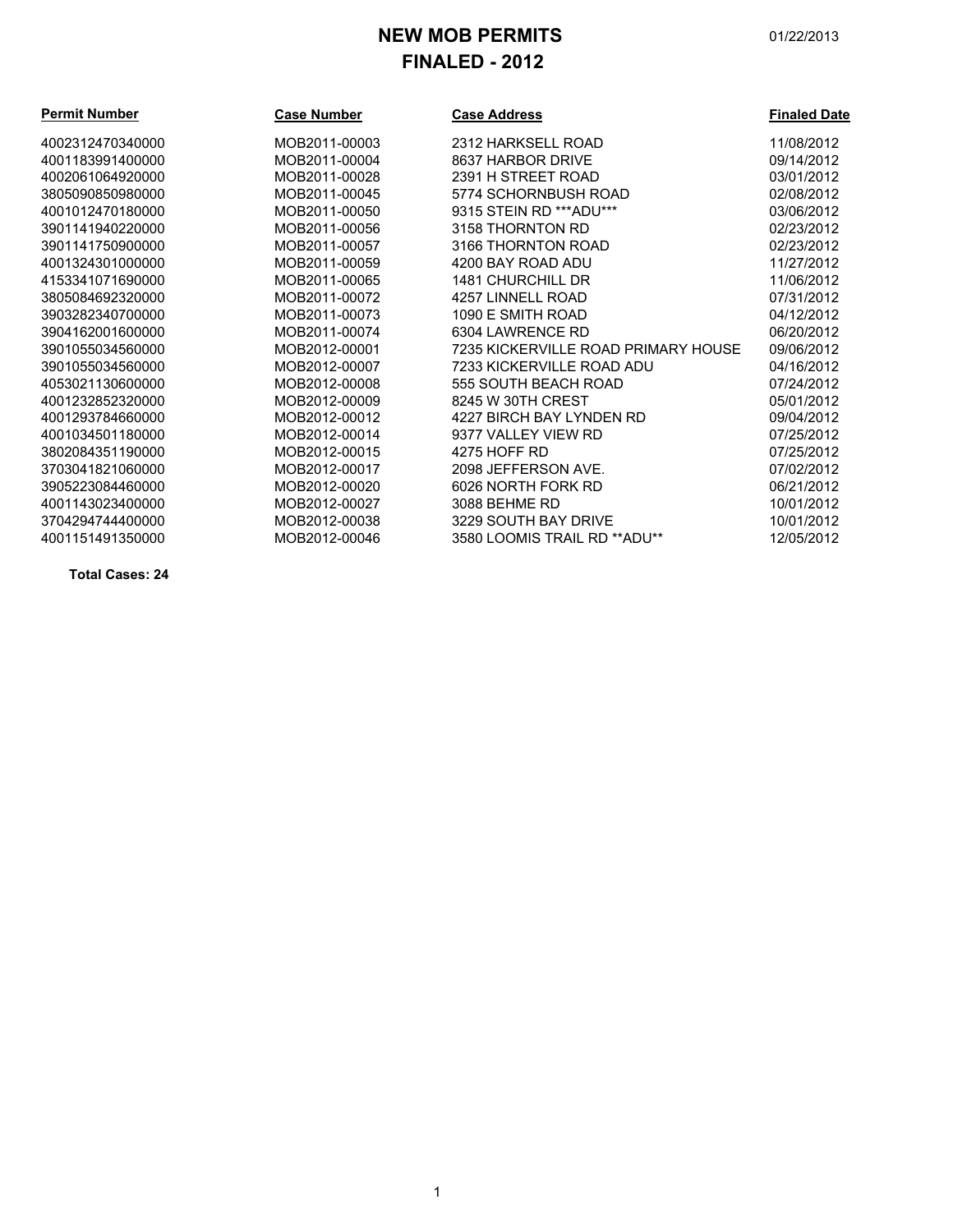# **NEW DUPLEX PERMITS** 01/22/2013 **FINALED - 2012**

**Parameter <b>Case Address Case Address Type Finaled Date** 

**Total Cases:**